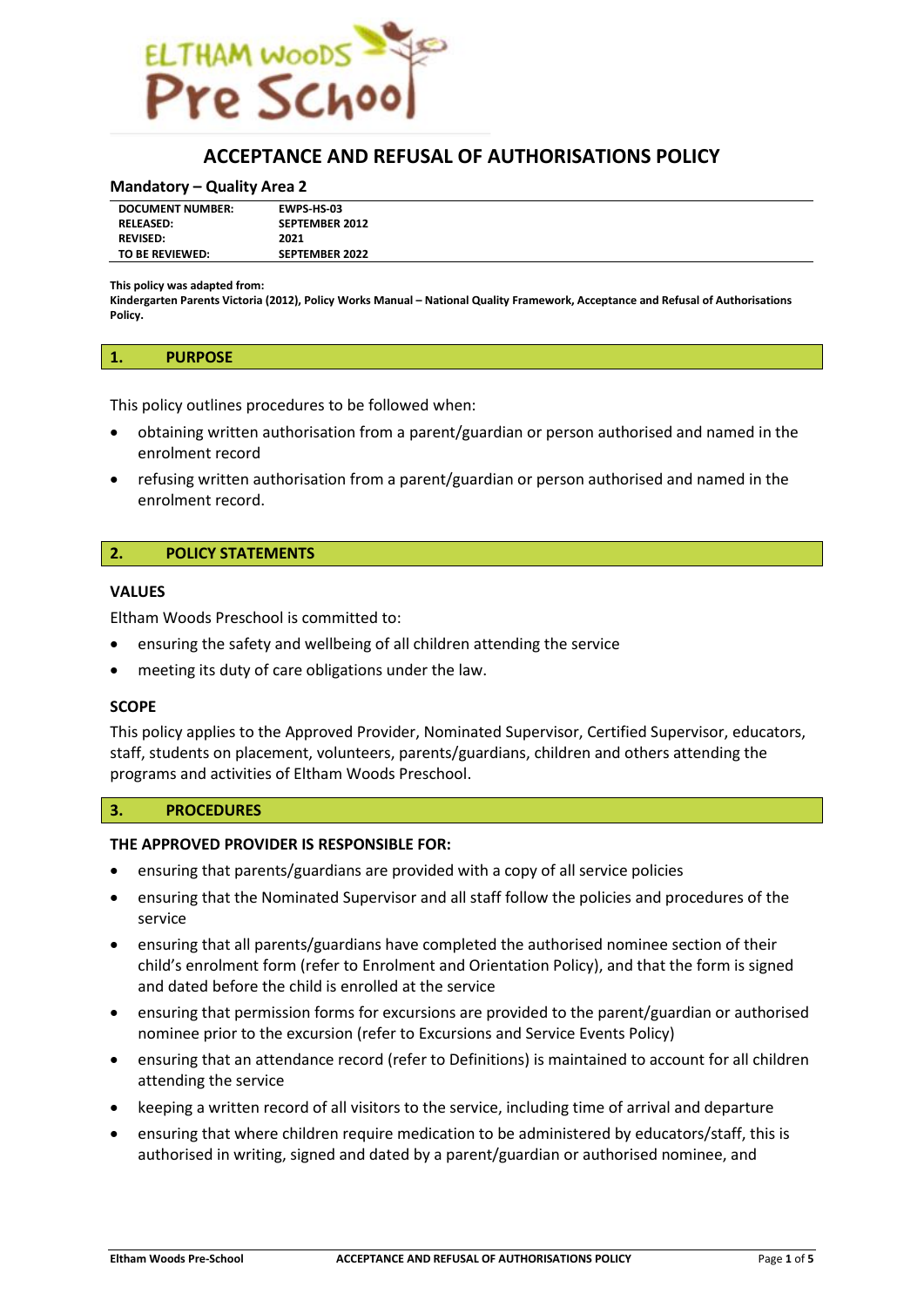included with the child's medication record (refer to Definitions) (refer to Administration of Medication Policy and Dealing with Medical Conditions Policy)

- ensuring educators/staff do not administer medication without the authorisation of a parent/guardian or authorised nominee, except in the case of an emergency, including an asthma or anaphylaxis emergency (refer to Administration of Medication Policy, Dealing with Medical Conditions Policy, Incident, Injury, Trauma and Illness Policy, Emergency and Evacuation Policy, Asthma Policy and Anaphylaxis Policy)
- ensuring educators/staff allow a child to participate in an excursion only with the written authorisation of a parent/guardian or authorised nominee (refer to Excursions and Service Events Policy)
- ensuring educators/staff allow a child to depart from the service only with a person who is the parent/guardian or authorised nominee, or with the written authorisation of one of these, except in the case of a medical emergency or an excursion (refer to Delivery and Collection of Children Policy and Child Safe Environment Policy)
- ensuring that there are procedures in place if an inappropriate person (refer to Definitions) attempts to collect a child from the service (refer to Delivery and Collection of Children Policy and Child Safe Environment Policy)
- developing and enacting procedures for dealing with a written authorisation that does not meet the requirements outlined in service policies (refer to Attachment 1).

# **THE NOMINATED SUPERVISOR IS RESPONSIBLE FOR:**

- following the policy and procedures of the service
- ensuring that medication is not administered to a child without the authorisation of a parent/guardian or authorised nominee, except in the case of an emergency, including an asthma or anaphylaxis emergency (refer to Administration of Medication Policy, Dealing with Medical Conditions Policy, Incident, Injury, Trauma and Illness Policy, Emergency and Evacuation Policy, Asthma Policy and Anaphylaxis Policy)
- ensuring a child only departs from the service with a person who is the parent/guardian or authorised nominee, or with the written authorisation of one of these, except in the case of a medical emergency or an excursion (refer to Delivery and Collection of Children Policy and Child Safe Environment Policy)
- ensuring a child is not taken outside the service premises on an excursion except with the written authorisation of a parent/guardian or authorised nominee including details required under Regulation 102(4)&(5) (refer to *Excursions and Service Events Policy*)
- informing the Approved Provider when a written authorisation does not meet the requirements outlined in service policies.

# **CERTIFIED SUPERVISORS AND OTHER EDUCATORS ARE RESPONSIBLE FOR:**

- following the policies and procedures of the service
- checking that parents/guardians sign and date permission forms for excursions
- checking that parents/guardians or authorised nominees sign the attendance record (refer to Definitions) as their child arrives at and departs from the service
- administering medication only with the written authorisation of a parent/guardian or authorised nominee, except in the case of an emergency, including an asthma or anaphylaxis emergency (refer to Administration of Medication Policy, Dealing with Medical Conditions Policy, Incident, Injury, Trauma and Illness Policy and Emergency and Evacuation Policy)
- allowing a child to participate in an excursion only with the written authorisation of a parent/guardian or authorised nominee (refer to Excursions and Service Events Policy)
- allowing a child to depart from the service only with a person who is the parent/guardian or authorised nominee, or with the written authorisation of one of these, except in the case of a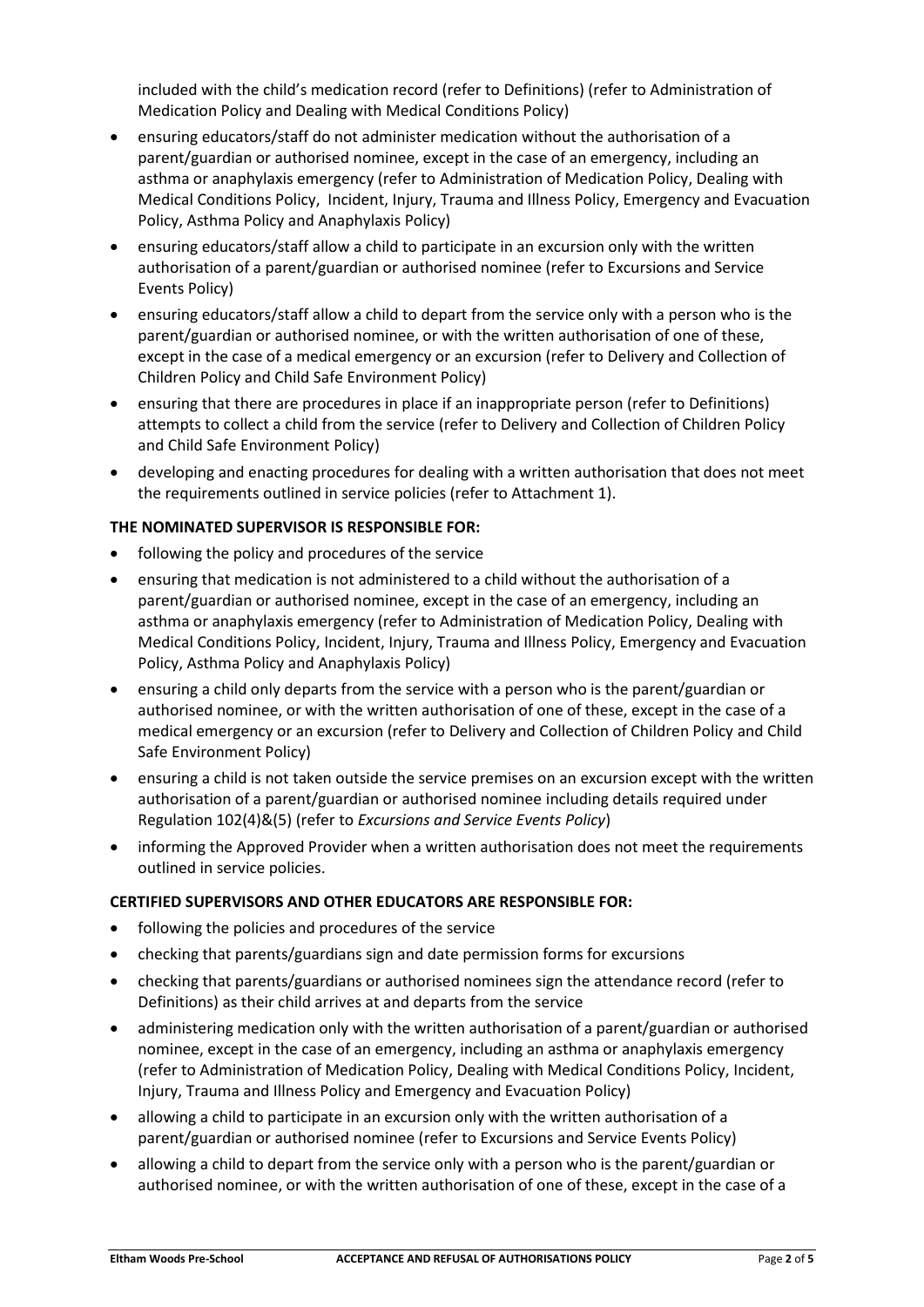medical emergency or an excursion (refer to Delivery and Collection of Children Policy and Child Safe Environment Policy)

- following procedures if an inappropriate person (refer to Definitions) attempts to collect a child from the service (refer to Delivery and Collection of Children Policy and Child Safe Environment Policy)
- informing the Approved Provider when a written authorisation does not meet the requirements outlined in service policies.

### **PARENTS/GUARDIANS ARE RESPONSIBLE FOR:**

- reading and complying with the policies and procedures of the service
- completing and signing the authorised nominee section (refer to Definitions) of their child's enrolment form (refer to Enrolment and Orientation Policy) before their child commences at the service
- signing and dating permission forms for excursions
- signing the attendance record (refer to Definitions) as their child arrives at and departs from the service
- providing written authorisation where children require medication to be administered by educators/staff, and signing and dating it for inclusion in the child's medication record (refer to Definitions).

### **VOLUNTEERS AND STUDENTS, while at the service, are responsible for following this policy and its procedures.**

### **4. BACKGROUND AND LEGISLATION**

Under the National Law and Regulations, early childhood services are required to obtain written authorisation from parents/guardians, and/or authorised nominees (refer to *Definitions*) in some circumstances, to ensure that the health, safety, wellbeing and best interests of the child are met. These circumstances include but are not limited to:

- self-administration of medication (Regulation 96)
- children leaving the service premises (Regulation 99)
- children being taken on excursions (Regulation 102).

Specific service policies (including the *Administration of Medication Policy*, *Delivery and Collection of Children Policy*, *Enrolment and Orientation Policy* and *Excursions and Service Events Policy*) should include details of the conditions under which written authorisations will be accepted. However, there may be instances when a service refuses to accept a written authorisation. The *Education and Care Services National Regulations 2011* (Regulation 168(2)(m)) specify that services are required to develop a policy in relation to the acceptance and refusal of authorisations to help educators/staff and parents/guardians understand exactly what they need to do.

This policy outlines procedures to be followed when refusing a written authorisation from a parent/guardian or person authorised and named in the enrolment record. As an example, the National Law does not specify the minimum age of a person who is authorised to collect a child from the service premises. After consulting with parents/guardians and families, the Approved Provider may adopt a policy position accepting authorisations for persons over the age of 16 to collect a child from the service. This decision will then be outlined in the service's *Delivery and Collection of Children Policy*. In the event that the service receives written authorisation for a person under the age specified in its *Delivery and Collection of Children Policy*, to collect a child from the service, the procedures outlined below for refusing this written authorisation would be enacted.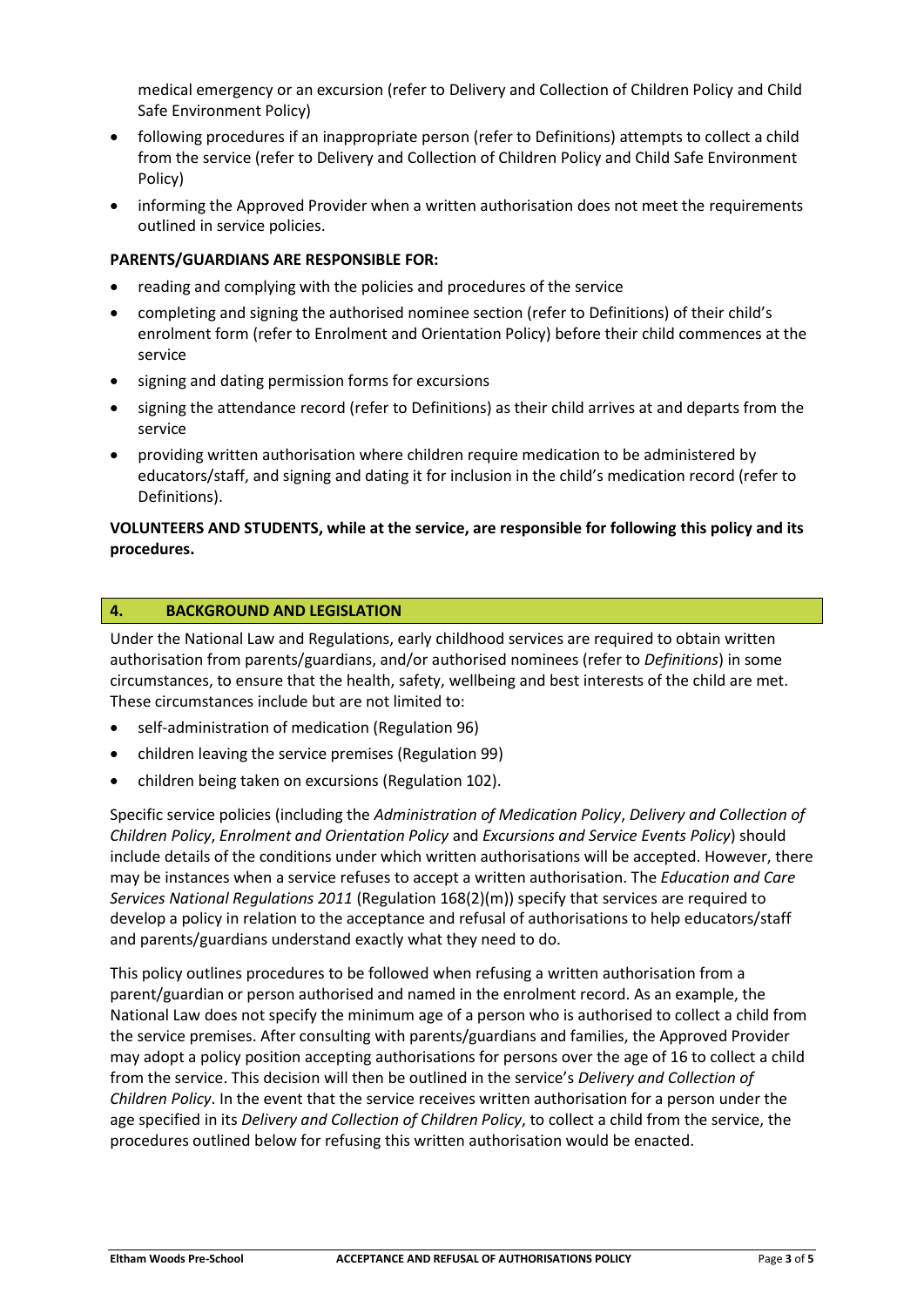### **Legislation and standards**

Relevant legislation and standards include but are not limited to:

- *Children, Youth and Families Act 2005* (Vic) *Child Wellbeing and Safety Act 2005* (Vic)
- *Child Wellbeing and Safety Act 2005* (Vic) (Part 2: Principles for Children)
- *Education and Care Services National Law Act 2010*: Section 167
- *Education and Care Services National Regulations 2011*: Regulations 96, 99, 102, 160, 161, 168(2)(m), 170
- *Family Law Act 1975* (Cth)
- *National Quality Standard*, Quality Area 2: Children's Health and Safety
	- − Standard 2.3: Each child is protected.

The most current amendments to listed legislation can be found at:

- Victorian Legislation Victorian Law Today:<http://www.legislation.vic.gov.au/>
- Commonwealth Legislation ComLaw:<http://www.comlaw.gov.au/>

### **5. DEFINITIONS**

The terms defined in this section relate specifically to this policy. For commonly used terms e.g. Approved Provider, Nominated Supervisor, Regulatory Authority etc. refer to the *General Definitions* section of this manual.

**Attendance record:** Kept by the service to record details of each child attending the service including name, time of arrival and departure, signature of person delivering and collecting the child or of the Nominated Supervisor or educator (Regulation 158(1)).

**Authorised nominee:** (In relation to this policy) a person who has been given written authority by the parents/guardians of a child to collect that child from the education and care service. These details will be on the child's enrolment form.

The National Law and National Regulations do not specify a minimum age limit for an authorised nominee. Each service will need to determine if a person under the age of 18 is able to be an authorised nominee and, if so, what constitutes the minimum acceptable age at that service.

**Duty of care:** A common law concept that refers to the responsibilities of organisations to provide people with an adequate level of protection against harm and all reasonable foreseeable risk of injury.

**Inappropriate person:** A person who may pose a risk to the health, safety or wellbeing of any child attending the education and care service, or whose behaviour or state of mind make it inappropriate for him/her to be on the premises e.g. a person under the influence of drugs or alcohol (Act 171(3)).

**Medication record:** Contains details for each child to whom medication is to be administered by the service. This includes the child's name, signed authorisation to administer medication and a record of the medication administered, including time, date, dosage, manner of administration, name and signature of person administering the medication and of the person checking the medication, if required (Regulation 92). A sample medication record is available on the ACECQA website.

### **6. SOURCES AND RELATED POLICIES**

# **Sources**

• Australian Children's Education and Care Quality Authority (ACECQA): [www.acecqa.gov.au](http://www.acecqa.gov.au/)